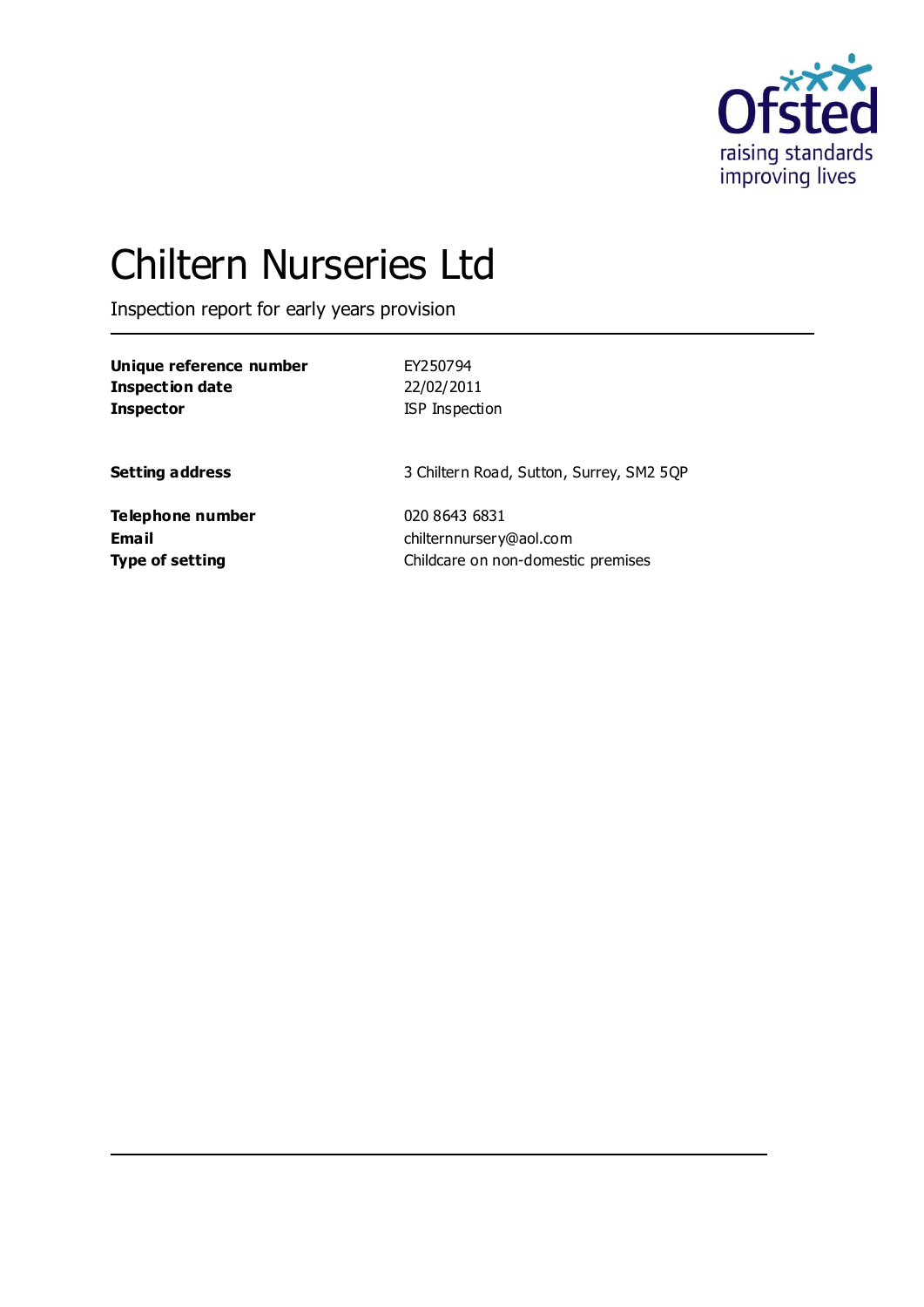The Office for Standards in Education, Children's Services and Skills (Ofsted) regulates and inspects to achieve excellence in the care of children and young people, and in education and skills for learners of all ages. It regulates and inspects childcare and children's social care, and inspects the Children and Family Court Advisory Support Service (Cafcass), schools, colleges, initial teacher training, work-based learning and skills training, adult and community learning, and education and training in prisons and other secure establishments. It assesses council children's services, and inspects services for looked after children, safeguarding and child protection.

If you would like a copy of this document in a different format, such as large print or Braille, please telephone 0300 123 1231, or email enquiries@ofsted.gov.uk.

You may copy all or parts of this document for non-commercial educational purposes, as long as you give details of the source and date of publication and do not alter the information in any way.

T: 0300 123 1231 Textphone: 0161 618 8524 E: enquiries@ofsted.gov.uk W: [www.ofsted.gov.uk](http://www.ofsted.gov.uk/)

© Crown copyright 2011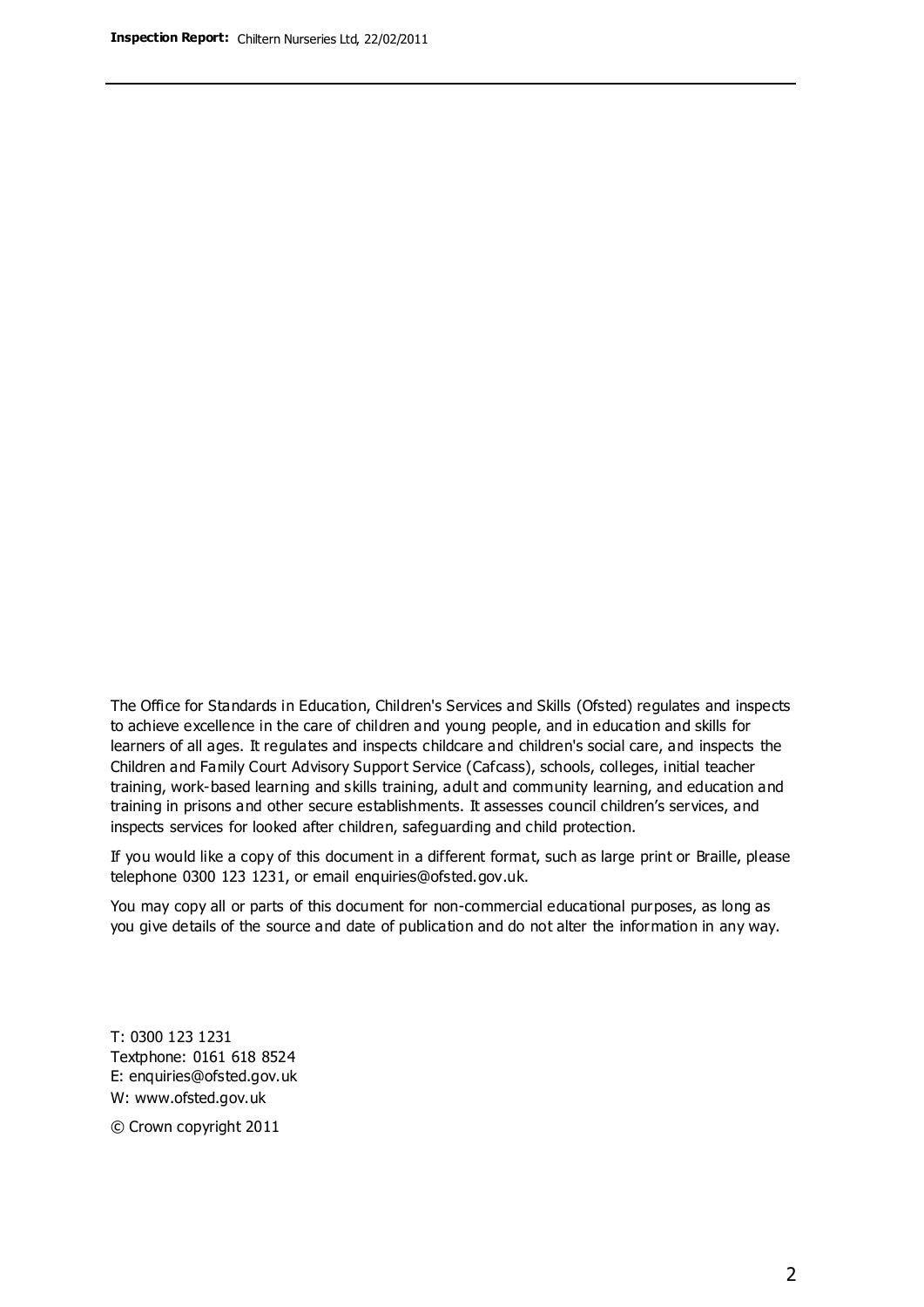# **Introduction**

This inspection was carried out by Ofsted under Sections 49 and 50 of the Childcare Act 2006 on the quality and standards of the registered early years provision. 'Early years provision' refers to provision regulated by Ofsted for children from birth to 31 August following their fifth birthday (the early years age group). The registered person must ensure that this provision complies with the statutory framework for children's learning, development and welfare, known as the *Early* Years Foundation Stage.

The provider must provide a copy of this report to all parents with children at the setting where reasonably practicable. The provider must provide a copy of the report to any other person who asks for one, but may charge a fee for this service (The Childcare (Inspection) Regulations 2008 regulations 9 and 10).

The setting also makes provision for children older than the early years age group which is registered on the voluntary and/or compulsory part(s) of the Childcare Register. This report does not include an evaluation of that provision, but a comment about compliance with the requirements of the Childcare Register is included in Annex B.

Please see our website for more information about each childcare provider. We publish inspection reports, conditions of registration and details of complaints we receive where we or the provider take action to meet the requirements of registration.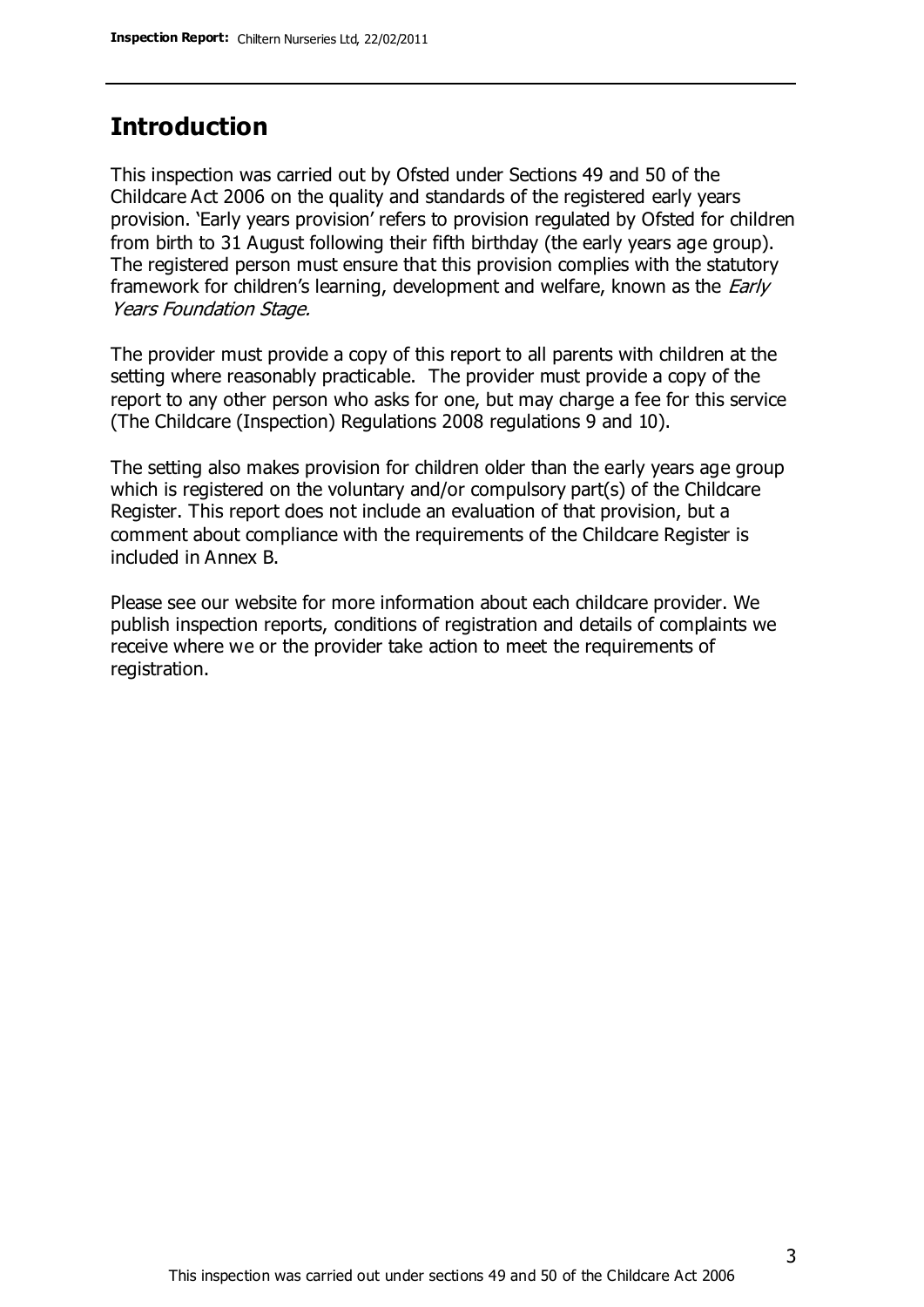# **Description of the setting**

Chiltern Day Nursery is run by Chiltern Nurseries Ltd. It opened in 2002 and operates from three rooms within a single storey residential building. The premises are located within close proximity of Sutton Town Centre and hospital. It is open each week day from 8:00am to 6:00 pm for 51 weeks of the year. All children share access to a secure enclosed outdoor play area.

The nursery is registered on the Early Years Register. A maximum of children 22 may attend the nursery at any one time. There are currently 44 children aged from two to under five years on roll. The nursery provides funded early education for three-and four-year olds. The nursery supports children with learning difficulties and/or disabilities and who speak English as an additional language.

The nursery employs 10 staff members of staff to work with the children. All staff including the manager hold appropriate early years qualification.

# **The overall effectiveness of the early years provision**

Overall the quality of the provision is good.

The staff create a very welcoming child-centred environment. A superb range of stimulating activities is provided which ensures children are always fully engaged in fruitful learning and play. Staff work extremely closely with parents. This leads to effective continuity of care and the supporting of all children in order to reach their full potential. Staff are committed to working with other agencies so children are able to get all the support they needs. Overall children's individuality is valued nurtured by the staff who have a very good knowledge of each child's individual needs, interests and abilities. The provider, manager and staff team are very committed to ongoing development of the nursery. Through self-evaluation clear plans for the future are initiated, resulting in a service that is responsive to the needs of the children who attend and their parents.

# **What steps need to be taken to improve provision further?**

To further improve the early years provision the registered person should:

- improve further the record of risk assessments for each type of outing and trips
- improve further the variety of resources and books reflecting diversity which children can access in everyday play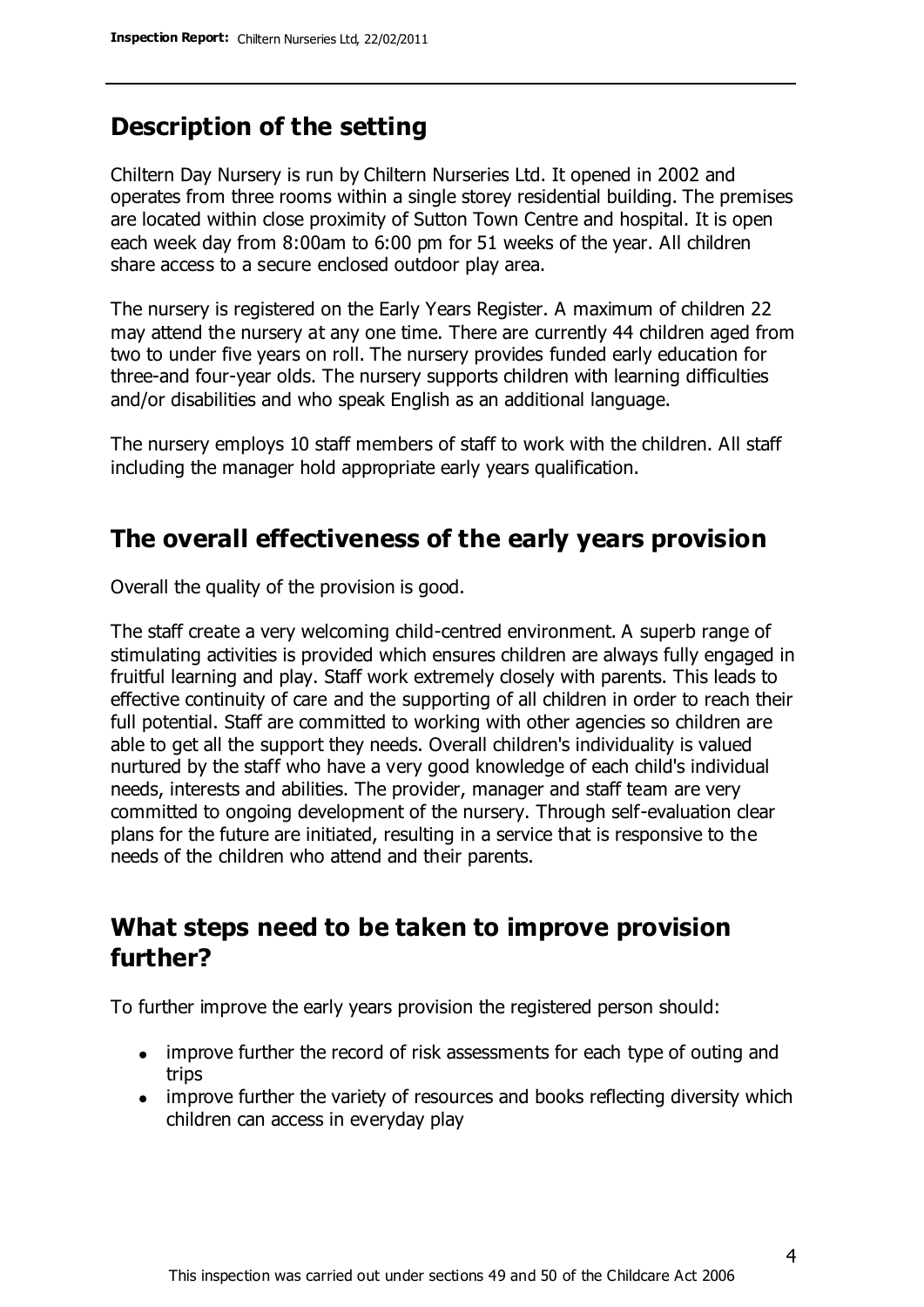# **The effectiveness of leadership and management of the early years provision**

Safeguarding children is a given a high priority to ensure that children are able thrive in a safe and secure environment. Staff have a clear understanding of the procedures to follow if they have concerns about a child's safety and welfare. Comprehensive polices to guide staff in their practice. The environment both indoors and outdoor is subject to risk assessments, which ensures potential risks are effectively minimized. However, the recording for risk assessments for each individual outing is not fully detailed. Fire fighting equipment is in place and regular fire drills ensure staff are familiar with the procedures to evacuate children quickly and safely in an emergency. Children are taught to keep themselves as staff talk to them about road safety and they learn about people that help us. Rigorous recruitment procedures ensure staff are suitable, efficient in their role and demonstrate a genuine love for children. Furthermore, high priority is given to supporting staff's professional development through a thorough induction programme, attending regular training and an appraisal system.

Children thoroughly enjoy their time at the nursery in their own dedicated group rooms, which are bright and welcoming. Furniture, equipment and play resources are of high quality and deployed very effectively throughout the nursery to ensure that outcomes for children are excellent. There is a good range of resources that reflect diversity, although a wide range is not always available to children in every day play.

Babies and children thrive in this well organized nursery in which their needs are fully supported by caring and well qualified staff. An excellent partnership with parents promotes all aspects of children's care and learning well. The management team and staff are all involved in evaluating the effectiveness of the nursery setting. Staff are extremely motivated to implement actions for improvements. For example, a café style snack system has been introduced and children now serve their own foods at meals times. A plan is also in place to develop the garden area to further promote children's enjoyment and learning.

Right from the start parents views about their child's needs, interests and stage of development are actively sought when they first start and on a regular basis throughout their time at the nursery. Feedback to parents in the form of daily discussions and written diaries ensures parents are kept exceptionally well informed about the activities their child has enjoyed and their care routines. Parents are kept very well informed about their child's learning and development. They are invited to view their child's leaning journey file, attend consultation evenings with their child's key worker and receive a yearly detailed progress report. Parents speak exceptionally highly about the staff and the nursery provision.

Staff provide a fully inclusive service for all children. They approach other professionals to ensure children get all the support they need and are keen to work with other settings that children attend. Children with English as an additional language are making good progress, as staff learn key words in their child's own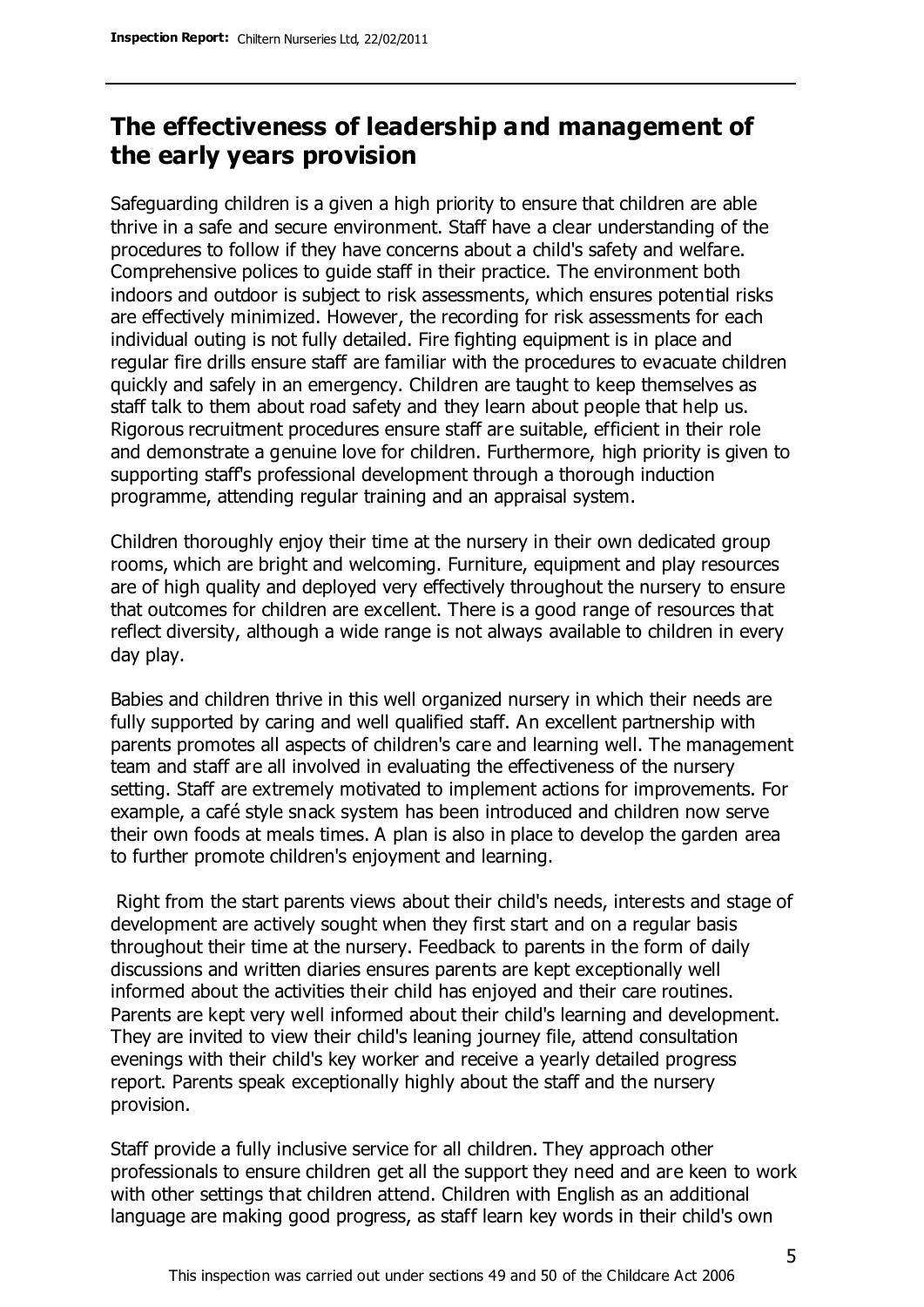language and use picture cards to aid communication. Children learn to value and respect people's differences through a wide variety of topics such as 'Black History Week' and enjoy doing activities relating to different festivals, such as Chinese New Year. Children respond well to adults as they are treated with respect. Their behaviour is exemplary, as they are constantly occupied and frequently praised for their achievements. Toddlers wear stickers with pride for listening to the story well.

# **The quality and standards of the early years provision and outcomes for children**

Children relish their time at the nursery, as they enter full of smiles and are warmly welcomed by staff. They show a strong sense of security in the setting as they part from their parents with ease and join in the activities. Children see their work beautifully displayed which reinforces their self-esteem and pride in what they do. They are very enthusiastic learners and make significant strides in their development in relation to their starting points. Staff very successfully plan experiences that link to children's individual learning and development needs. From staff's observation's of each child's achievements and interests, their next steps are identified and fed into the weekly planning. This ensures babies and all children are stimulated by a superb range of activities and resources, which enhances their learning through play. Staff are skilled at using effective questioning and having discussions as they play to challenge children's thinking and language skills.

Early communication skills are extremely well supported through high quality adultchild interactions. Staff tell stories with great expression; consequently, children listen to them with great interest. Older children answer questions with great excitement what may happen next in the story. Babies and children readily represent their ideas through mark making using various drawing materials. Many older children are skilled at writing their name and drawing pictures of people. All children thoroughly enjoy participating in singing sessions and often sing rhymes to them-selves as they play. Children express themselves creatively through an extensive range of mediums. They enjoy painting and making their own unique pictures and learning about colours as they make pictures using coloured rice. They have many opportunities to use their senses and explore a varied range of materials both natural and manufactured. Babies have great fun throwing shredded paper in their air and catching bubbles. Children explore with curiosity the feel of paints and spaghetti in sauce with their hands, describing it as sticky and the colours it makes their hands. Children choose number and shape activities during free play and many children are confident in counting and recognizing number's up to nine and above. They recognise simple shapes and develop their problem solving skills as staff help them do puzzles. They busily build towers with construction materials and use appropriate mathematical language, such as 'big and small'. Babies are inquisitive learners and enjoy 'peep-boo' games with staff. They develop their imaginative skills as they play with real saucepans and spoons in the role play area. To develop children's confidence in using technology, they explore many programmable toys and older children are learning to use programs on the computer. Children from a young age have developed excellent independent skills; they set the table themselves and put their coats and shoes on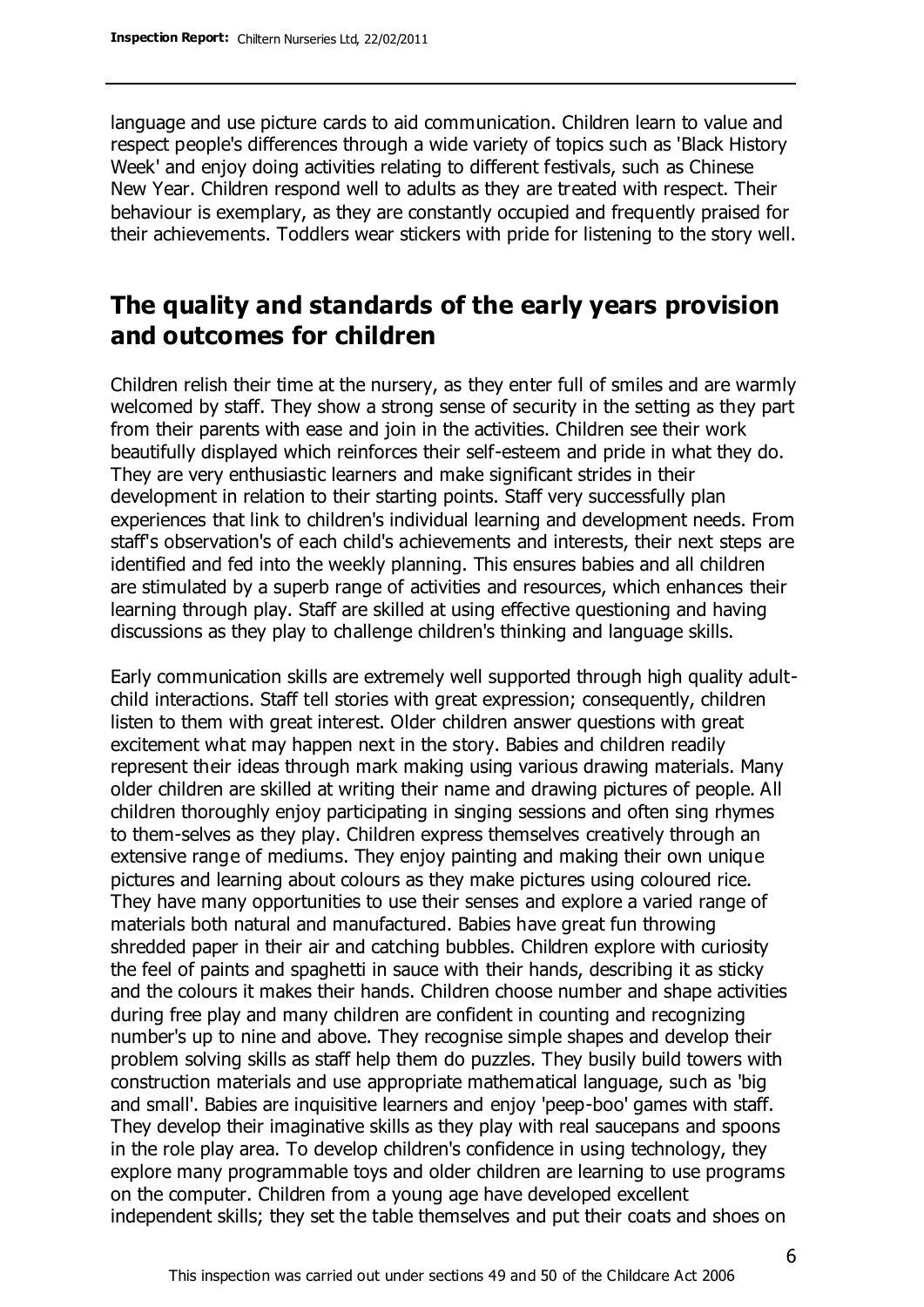confidently. Children have lots of opportunities to learn about the wider world through frequent outings in the local community and visitors to the nursery. Overall, children develop confidence and a wide range of skills for their future wellbeing.

Children are developing an excellent understanding of healthy lifestyle. Children relish playing outside in the well equipped garden and develop their physical skills using large apparatus. Children learn about the local community through being taken on regular walks. Babies and children receive a balanced and a very nutritious daily diet and eat their meals with obvious pleasure. Children's specific dietary requirements are taken into full account. Children play in very clean premises in which high priority is given to hygiene procedures. Photographs showing children how to wash their hands step by step mean they have developed excellent awareness of hand washing procedures. A first aid box is in place and most staff are trained in first aid, so any accidents can be responded to immediately.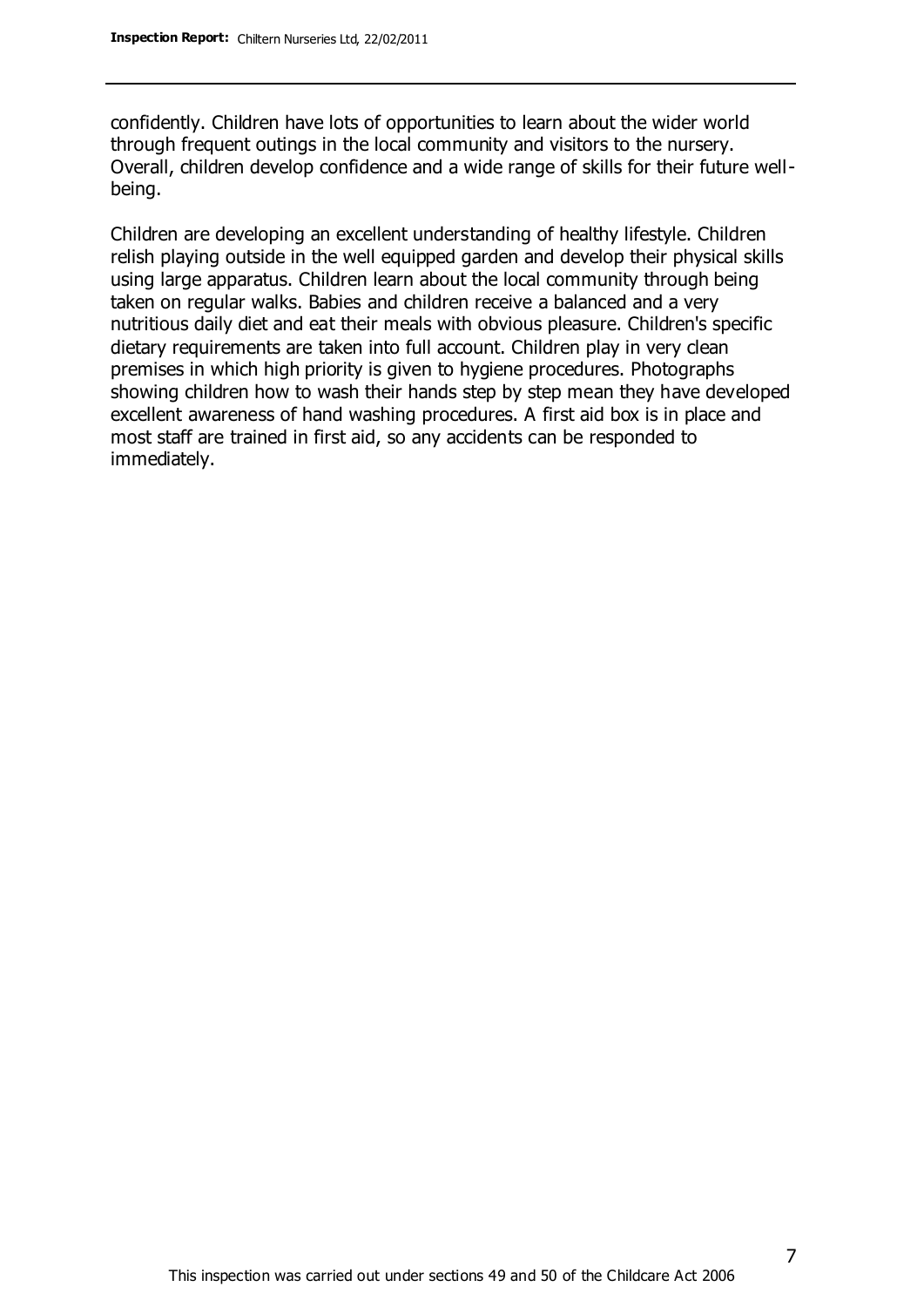# **Annex A: record of inspection judgements**

#### **The key inspection judgements and what they mean**

Grade 1 is Outstanding: this aspect of the provision is of exceptionally high quality Grade 2 is Good: this aspect of the provision is strong Grade 3 is Satisfactory: this aspect of the provision is sound Grade 4 is Inadequate: this aspect of the provision is not good enough

### **The overall effectiveness of the early years provision**

| How well does the setting meet the needs of the      |  |
|------------------------------------------------------|--|
| children in the Early Years Foundation Stage?        |  |
| The capacity of the provision to maintain continuous |  |
| improvement                                          |  |

#### **The effectiveness of leadership and management of the early years provision**

| The effectiveness of leadership and management of the             |  |
|-------------------------------------------------------------------|--|
| <b>Early Years Foundation Stage</b>                               |  |
| The effectiveness of leadership and management in embedding       |  |
| ambition and driving improvement                                  |  |
| The effectiveness with which the setting deploys resources        |  |
| The effectiveness with which the setting promotes equality and    |  |
| diversity                                                         |  |
| The effectiveness of safeguarding                                 |  |
| The effectiveness of the setting's self-evaluation, including the |  |
| steps taken to promote improvement                                |  |
| The effectiveness of partnerships                                 |  |
| The effectiveness of the setting's engagement with parents and    |  |
| carers                                                            |  |

### **The quality of the provision in the Early Years Foundation Stage**

The quality of the provision in the Early Years Foundation Stage  $\vert$  2

### **Outcomes for children in the Early Years Foundation Stage**

| <b>Outcomes for children in the Early Years Foundation</b>    |  |
|---------------------------------------------------------------|--|
| <b>Stage</b>                                                  |  |
| The extent to which children achieve and enjoy their learning |  |
| The extent to which children feel safe                        |  |
| The extent to which children adopt healthy lifestyles         |  |
| The extent to which children make a positive contribution     |  |
| The extent to which children develop skills for the future    |  |

Any complaints about the inspection or report should be made following the procedures set out in the guidance available from Ofsted's website: www.ofsted.gov.uk